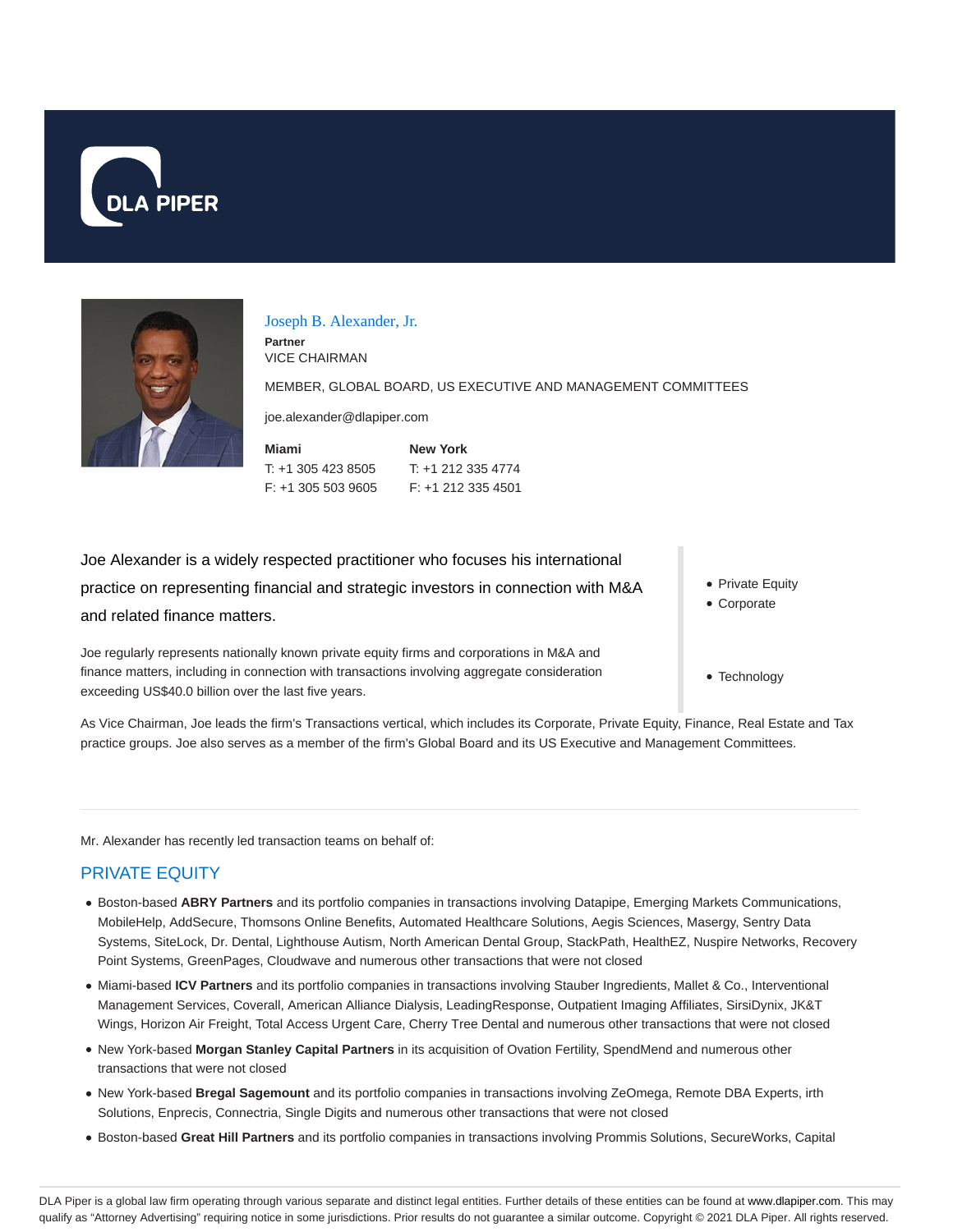Confirmation, Vanco Payment Solutions and numerous other transactions that were not closed

- Florida based **DigitalBridge Group** in multiple transactions
- New York-based **D Cubed Group** and its portfolio companies in transactions involving KEH Camera, KPS Global, Victorian Trading and numerous other transactions that were not closed
- New York-based **Wicks Group** and its portfolio companies in transactions involving EZShield, Little Sprouts, Antenna International and numerous other transactions that were not closed
- Dallas-based **Renovo Capital** and its portfolio companies in transactions involving Rochester Gauges, Otodata and numerous other transactions that were not closed
- Maryland-based **ASB Capital** in its sale of Infomart

## **CORPORATE**

- Washington-based **T-Mobile USA** in multiple M&A transactions
- Dallas-based **CyrusOne** in multiple M&A transactions
- North Carolina-based **nCino** in multiple M&A transactions
- UK-based **WHSmith PLC** in multiple M&A transactions

#### **CREDENTIALS**

# **Admissions**

- Florida
- Georgia
- Texas
- New York

### **Recognitions**

Joe has been named to Lawdragon 500 Leading Lawyers in America. Diversity & The Bar has named him one of ten Leading Law Firm Rainmakers in the United States. Joe has also been selected as a member of The National Black Lawyers - Top 100, Savoy Magazine selected him as one of its 2015 Most Influential Black Lawyers, and the Daily Report has named him as one of its 2019 Dealmakers of the Year.

# **Education**

- J.D., Duke University School of Law
- B.B.A., University of Georgia

## **Memberships**

- Member of Law360's 2021 Private Equity Editorial Board
- Member, Global Board
- Member, Executive Committee
- Member, Management Committee

#### **NEWS**

#### MEDIA MENTIONS:

"Law360's 2021 Private Equity Editorial Advisory Board," Law360, April 13, 2021

DLA Piper is a global law firm operating through various separate and distinct legal entities. Further details of these entities can be found at www.dlapiper.com. This may qualify as "Attorney Advertising" requiring notice in some jurisdictions. Prior results do not guarantee a similar outcome. Copyright © 2021 DLA Piper. All rights reserved.